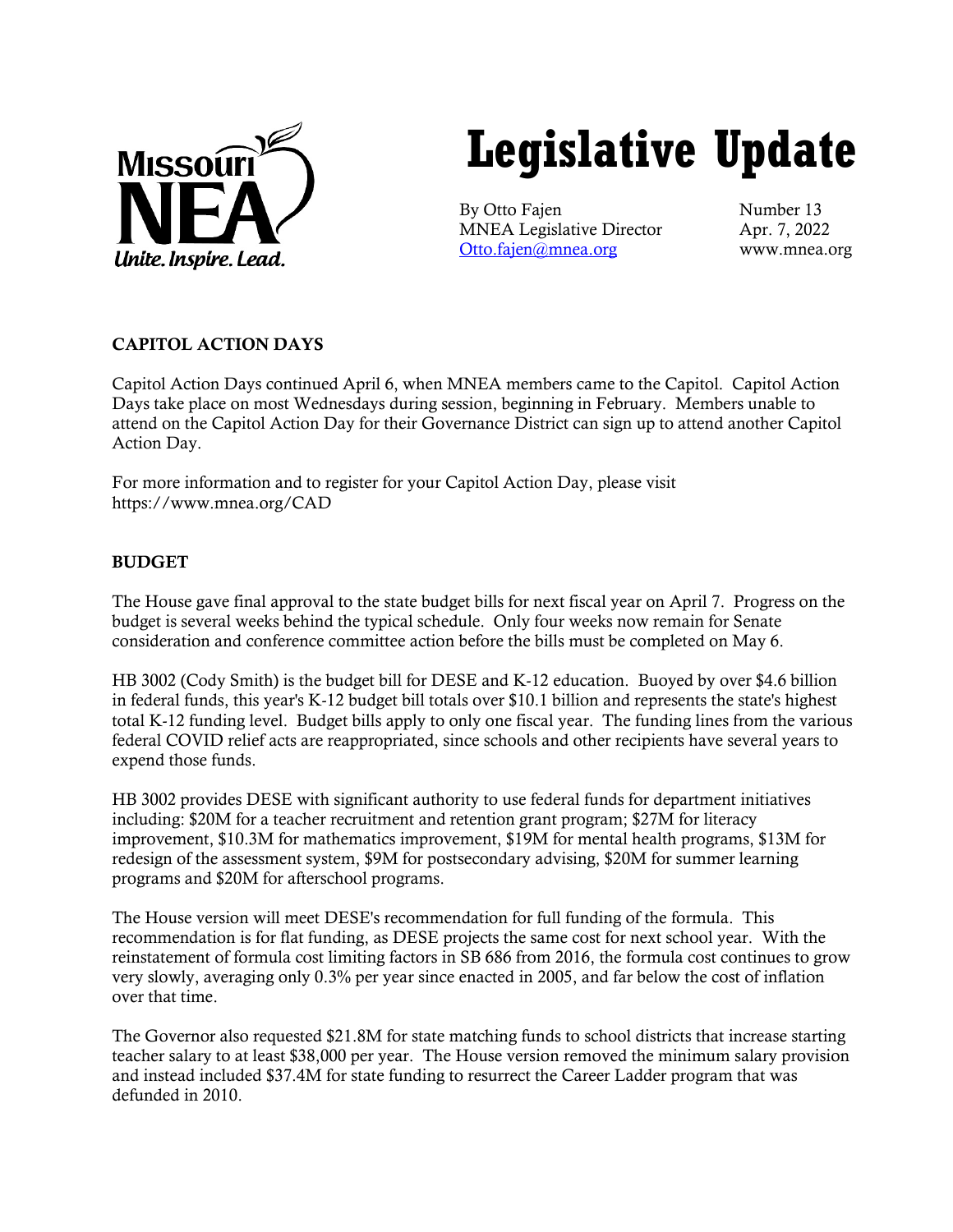Other key changes from the Governor's budget in K-12 were to pull apart the broad authorizations for ESSER II funds and DESE's state share of ESSER III funds. The HCS redirects a total of \$75 million to a proposed, new tutoring grant program through a third party selected by DESE. The Association is concerned that little is known about this proposed tutoring grant program that would receive a significant amount of state funds.

## CHARTER SCHOOL FUNDING

The Senate adopted the Senate Substitute (SS) for HCS/HB 1552 (Richey) on April 6. The bill has been referred to the Senate Committee on Governmental Accountability and Fiscal Oversight (GAFO). If heard and approved by GAFO, the bill could be taken up for final passage.

The SS version takes a different approach from the House version and does not shift more local school funds to charter schools. Instead, the bill provides for additional state funds to charter schools based on the per pupil portion of local funds that remain with the district due to distribution based on typically lower property values from 2004. The state payments will apply to both Kansas City and St. Louis City charter schools. The Association opposed the House version of the bill.

Missouri NEA believes that charter schools should be sponsored by and accountable to the local community through the elected school board and approved only after the district conducts an impact study on the proposal. The Association also believes that all charter schools should be subject to the same standards of accountability, transparency and respect for the rights of students, parents and staff as are applicable to traditional public schools.

## FULL-TIME VIRTUAL SCHOOLS

The SS version for HCS/HB 1552 (Richey) also includes new language to address virtual schools. This new language revises the enrollment process for full-time virtual schools partnered with school districts. The process will consider opportunities for in person instruction prior to moving a student to virtual/distance learning. The bill includes a process for enrollment based on meeting the needs for a student to be successful and providing all services required to ensure a free and appropriate public education. The partnering school district will receive state aid for full-time virtual students and use the funds to provide the full-time virtual program and needed services. The virtual school and partnering district will be responsible for the education and academic performance of the virtual students.

## OPEN ENROLLMENT BILL

The Senate Education Committee approved HCS/HB 1814 (Pollitt) on April 6. The bill would create a public school open enrollment program. The Association believes that a public school choice plan must state its purpose and intended outcomes at the outset, be designed primarily to improve the quality of instructional and educational programs in the public schools, promote equal educational opportunity for all students, and operate in ways that facilitate better racial, ethnic, and socioeconomic balances in the public schools. The House adopted an additional amendment granting open enrollment options to a district based on property ownership in the district. The Association opposes the bill.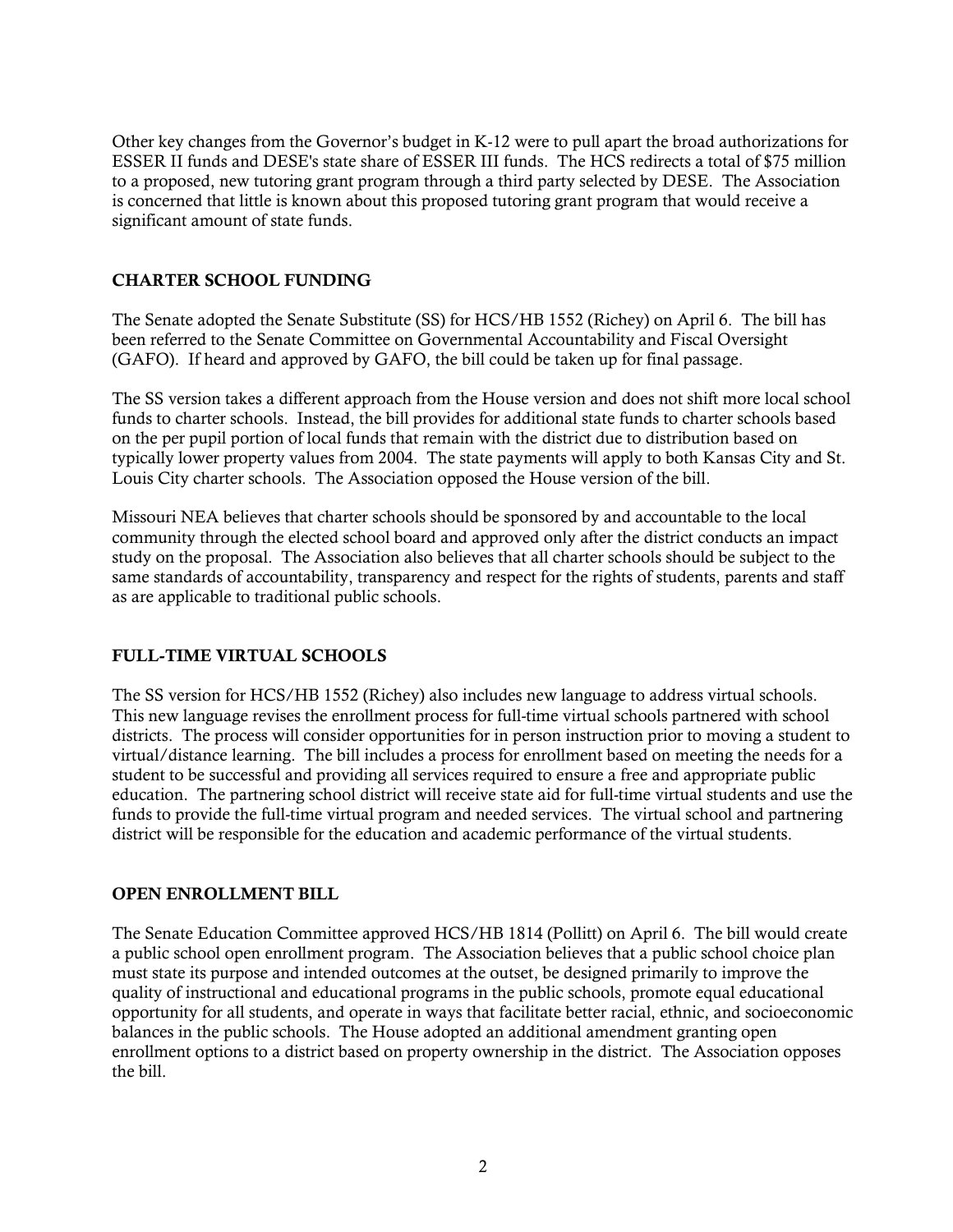#### HONESTY IN EDUCATION

The Senate Education Committee also approved six bills relating to honesty in education on April 6. The Association is concerned that these bills will interfere with providing students the honest education they deserve. The Association opposes all the bills. Four similar bills, SB 638 (Onder), SB 676 (Brown), SB 734 (Hoskins) and SB 1184 (Rehder), would restrict "divisive concepts" in public school curricula or instruction. The committee also approved SB 645 (Koenig) and SB 694 (Brattin) which also affect issues of honesty in education.

#### COVID-19 AND VACCINES

The Senate Education Committee also approved SB 1203 (Koenig) to restrict the enactment of public health orders and COVID-19 school policies. The bills would prohibit districts or charter schools from creating a dress code that requires wearing a face mask or requiring students to have a COVID-19 vaccine. The Association opposes the bill.

#### HOUSE PENSIONS COMMITTEE

The committee approved two bills on April 6:

HB 2430 (Rusty Black) to create an increased retirement allowance multiplier of 2.55% for PSRS retirees with 32 or more years of service. The Association supports the bill.

HB 2799 (Pike) to extend the waiver of the 550 hour limit for PSRS members working after retirement in a teaching position for the next three school years. The Association believes this provision will help address current difficulties in finding part-time and substitute teachers and supports the bill.

## SCHOOL RETIREMENT SURVIVOR POP-UP PROVISION

The Senate Committee on Health and Pensions heard SB 712 (Razer) on April 6. The bill would extend the current survivor pop-up option for certain PSRS and PEERS retirees to include retirees who selected a reduced benefit to provide a survivor payment for his or her same-sex partner or before September 1, 2015. The bill provides similar provisions to protect the interest of the nominated beneficiary as apply to the current pop-up provision. The retiree must execute an affidavit, along with any supporting information and documentation required by the Systems, attesting to the existence of the domestic partnership at the time of the nomination and that the partnership has since ended. The nominated beneficiary must consent to the removal and disclaim all rights to future benefits in writing, or the parties must obtain a court order or judgment removing the nominated beneficiary. The Association supports the bill.

## DRINKING WATER IN SCHOOLS

The Senate Committee on Commerce, Consumer Protection, Energy and the Environment heard SB 1075 (Schupp) regarding safe drinking water in schools on April 6. The House Conservation and Natural Resources Committee approved HCS/HB 2532 (Bailey), a similar bill, on April 4. The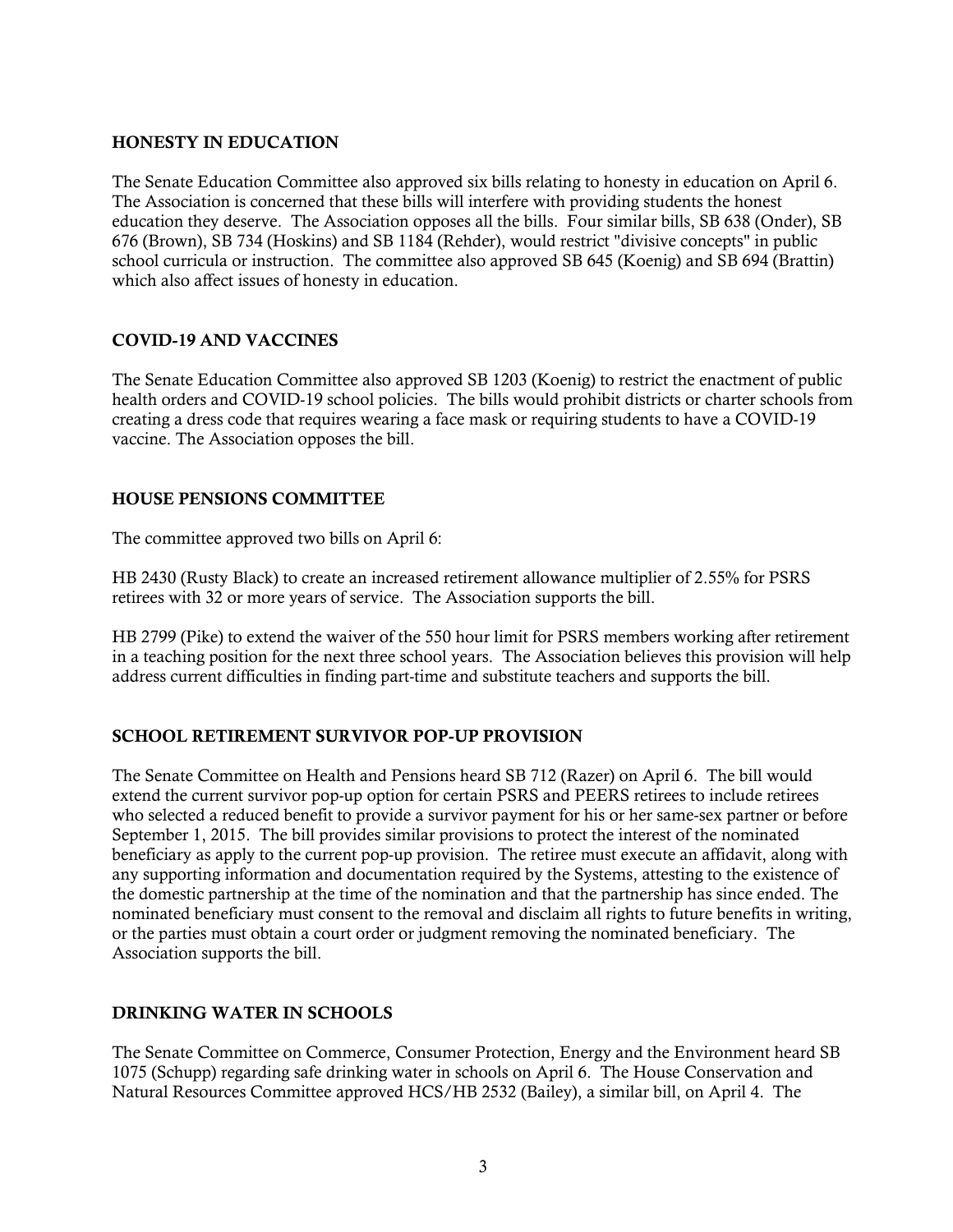Association believes school districts should conduct periodic testing for harmful water and airborne particles and agents that are detrimental to the health of students and education employees and report the results publicly. School districts should also complete corrective actions to eliminate the problems and report results in a timely manner. The Association supports both bills.

Financial support for this legislation got a big boost on April 5 when Rep. Paula Brown amended HB 3020 (Smith) to provide \$27 million in federal ARPA funds for the testing, filtration, and remediation of lead in drinking water sources within public school buildings as provided in the bill.

## PHOTO ID MANDATE

The Senate Local Government and Elections Committee heard HB 1878 (Simmons) on April 6. The bill would require registered voters to provide a government-issued photo identification. The Association opposes barriers that keep eligible citizens from voting and being politically active and opposes all three bills.

## SENATE EDUCATION COMMITTEE

The committee met on April 5 to hear seven bills:

SB 692 (Rehder) to ensure that make up day requirements for half-day preschool programs are proportional to the program's schedule. The Association supports the bill.

SB 770 (May) to require higher education institutions to give additional employment information to graduates of the institution.

SB 1055 (Arthur) to expand the existing Dual Credit Scholarship program by adding related provisions relating to dual enrollment courses. Participating students must meet current law requirements and enroll in a dual enrollment course offered by an approved higher education institution.

SB 1142 (Hough) to require public schools, including charter schools, and public institutions of higher education to post suicide prevention phone and text numbers on student identification cards. The Association supports the bill.

SB 1175 (Eslinger) to require DESE to develop a patriotic and civics training program for teachers. Teachers participating in the program would receive a stipend of \$3000 from the Department. The Association encourages the committee to remove or revise the reference that the program will be based upon the principles of the 1776 Report.

SB 1203 (Koenig) and SB 1207 (Onder) are similar bills to restrict the enactment of public health orders and COVID-19 school policies. The bills would prohibit districts or charter schools from creating a dress code that requires wearing a face mask or requiring students to have a COVID-19 vaccine.

## HOUSE-ELEMENTARY AND SECONDARY EDUCATION COMMITTEE

The committee heard three bills on April 5: